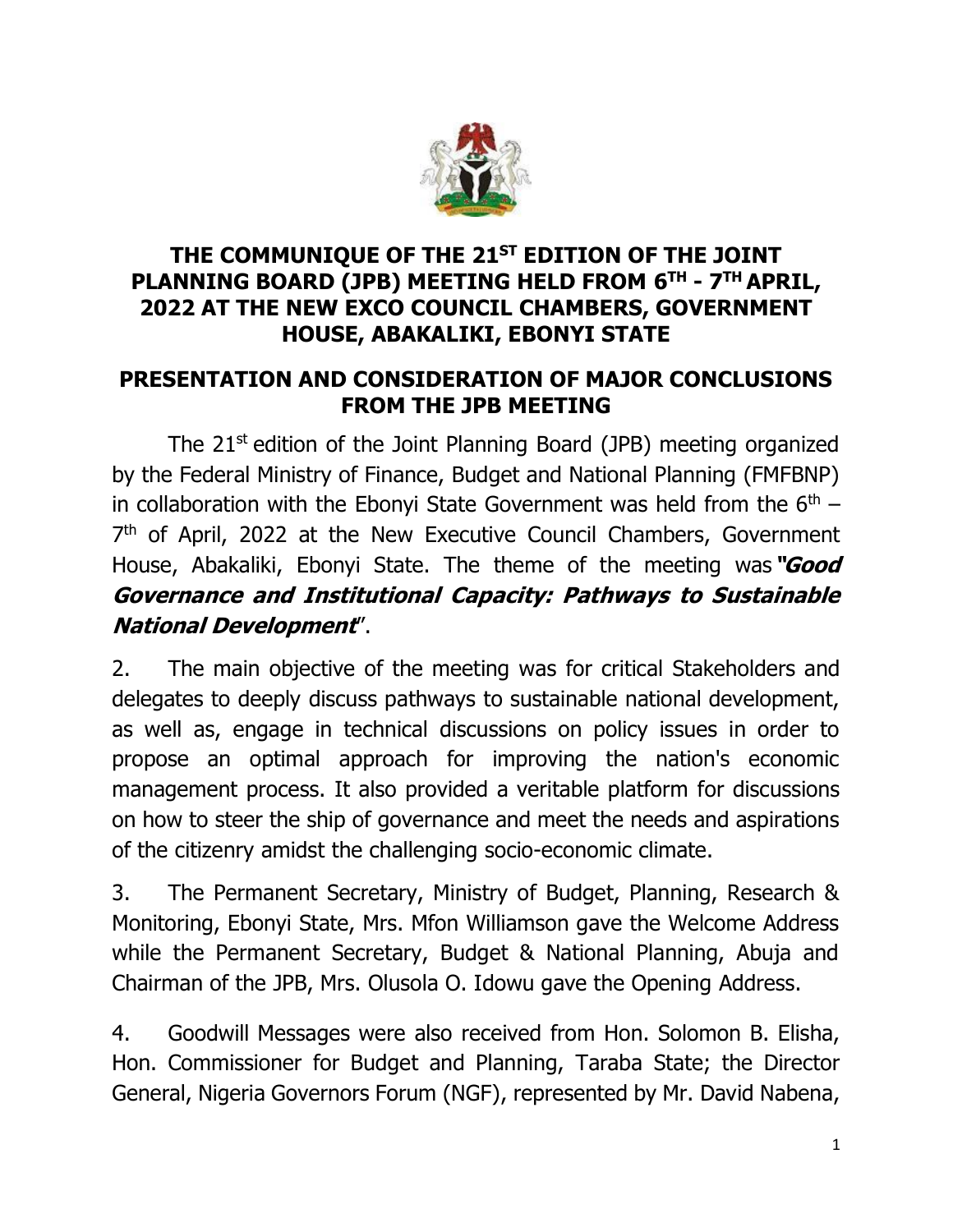Dr. Stephen Odo, Hon. Commissioner for Commerce & Industry, Ebonyi State and the representative of the Chairman of ICPC (Hon. Obiora Samuel Igwedibia.

5. The meeting was formally declared open by the Executive Governor of Ebonyi State, His Excellency, Engr. David Nweze Umahi, FNSE ably represented by the Deputy Governor, His Excellency, Barrister Eric Kelechi Igwe who delivered the Keynote Address and declared the meeting Open. This was followed by the Context/Agenda setting done by Dr. (Mrs.) Gloria K. Ahmed, the Director, Special Duties (FMFBNP).

6. The meeting was structured into two (2) Technical Plenary sessions and three (3) Panel Discussions. A total of nine (9) papers were presented by Resource Persons, including a lead paper on "**Unlocking the Nigeria Economy through the National Development Plan (2021 – 2025): The Implementation Strategies**". The Technical Sessions focused on the following sub-themes:

- a) Strengthening Institutional Capacities for Good Governance in Nigeria;
- b) Infrastructure Development and Industrialization in Nigeria: Option for Nigeria; and
- c) National Food System Transformation: A Strategy to Accelerate the Achievements of SDGs within the National Development Plan.

| 7. | The list of papers presented by Resource Persons at the JPB meeting |
|----|---------------------------------------------------------------------|
|    | is as shown in the table below:                                     |

| S/N | <b>TITLE OF PAPER</b>                                          | <b>PRESENTER</b>                             |
|-----|----------------------------------------------------------------|----------------------------------------------|
| i.  | <b>Unlocking</b>                                               | the Nigeria Economy Dr. Sarah Alade, Special |
|     | through the National Development   Adviser to the President on |                                              |
|     | <b>The</b><br>$(2021 - 2025)$ :<br>Plan                        | Finance and Economy                          |
|     | <b>Implementation Strategies</b>                               | represented by Mr. David T.                  |
|     |                                                                | <b>Director</b><br>Adeosun,                  |
|     |                                                                | (Macroeconomic Analysis),                    |
|     |                                                                | FMFBNP.                                      |
| ii. | Status Report on the Implementation of $ $ Dr. (Mrs.)          | Ahmed,<br>Gloria                             |
|     | Key Resolutions of the $20th$ Edition of the Director,         | Duties,<br><b>Special</b>                    |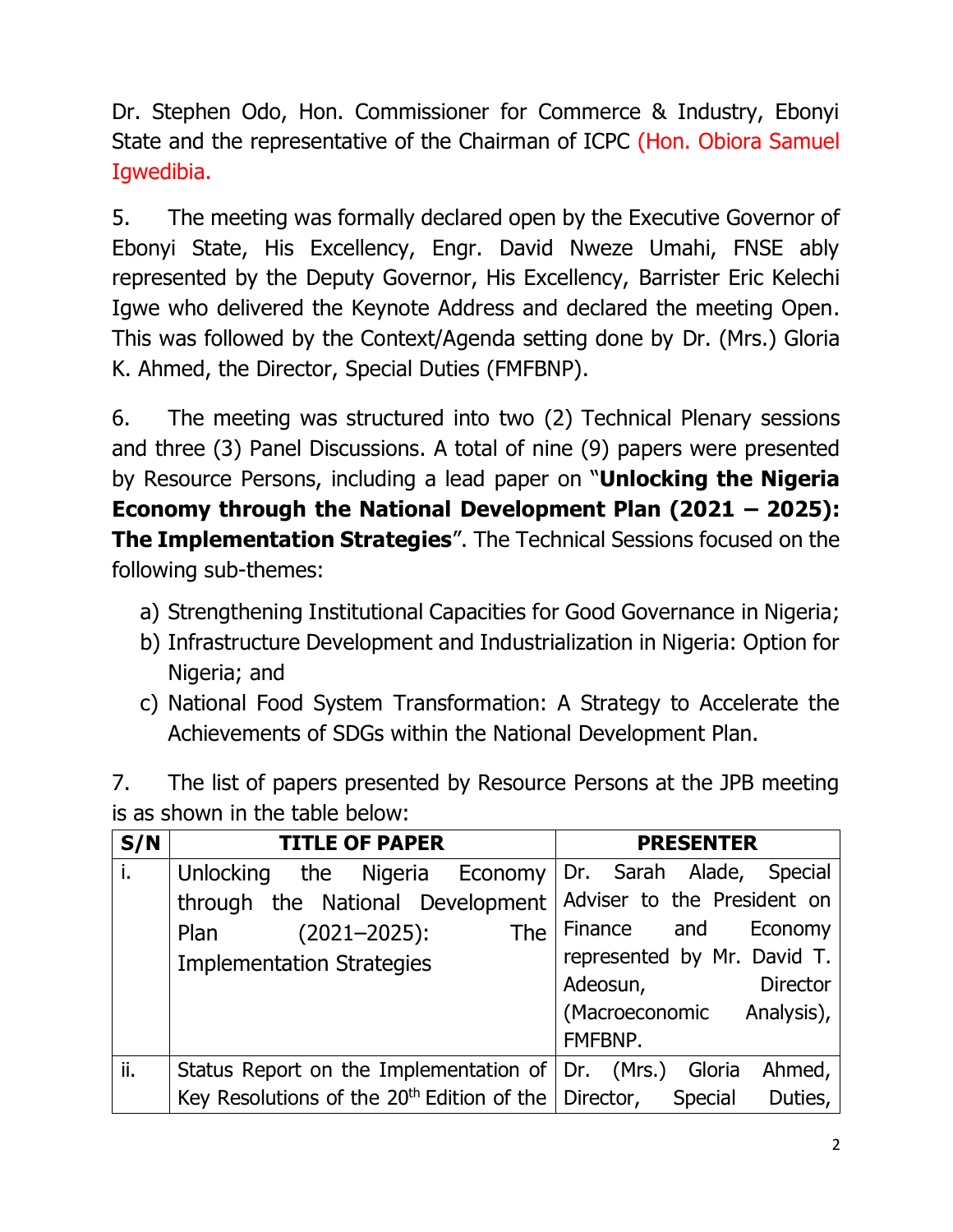|       | <b>JPB/NCDP Meetings</b>                  | <b>FMFBNP</b>                   |
|-------|-------------------------------------------|---------------------------------|
| iii.  | Developing Effective, Accountable and     | Prof.<br>Bolaji Owasanoye,      |
|       | Transparent Institutions at all Levels    | Chairman, ICPC represented      |
|       |                                           | by Mr. Abbia Udofia, Director   |
|       |                                           | Systems Study and review.       |
| iv.   | Open Government Partnership: Co-          | Obialunanma<br>Mrs.<br>Nnaobi,  |
|       | creation as a strategic mechanism for     | Programme Director, Meluibe     |
|       | National Public Reform - A case for Open  | Empowerment Foundation,         |
|       | Government Partnership (OGP)              | <b>OGP</b>                      |
| v.    | Government Business, Smart Technology     | <b>Panel Discussion</b>         |
|       | and Digital Economy                       |                                 |
| vi.   | Development and<br>Infrastructure         | <b>Panel Discussion</b>         |
|       | Industrialization in Nigeria: Option for  |                                 |
|       | <b>Nigeria</b>                            |                                 |
| vii.  | Early Warming System/ Weather and         | Professor Mansur<br><b>Bako</b> |
|       | Climate Prediction for 2022 Growing       | Matazu, Director General,       |
|       | Season                                    | <b>NIMET</b>                    |
| viii. | Transforming Food System through Farm     | Dr. Omotola Bamidele            |
|       | Settlement,<br>Youth<br>and<br>Women      |                                 |
|       | Engagement                                |                                 |
| ix.   | Operation Feed Yourself for Food Security | Dr.<br>Tayo<br>Adeyemi/Panel    |
|       | and Subsistence Farming                   | <b>Discussion</b>               |

7. The JPB meeting was conducted using a hybrid format (physical and virtual). 531 delegates (522 physically and 9 virtually) drawn from 27 States of the Federation namely: Abia, Adamawa, Akwa Ibom, Anambra, Bauchi, Benue, Borno, Delta, Ebonyi, Edo, Ekiti, Enugu, Gombe, Imo, Jigawa, Kebbi, Kogi, Kwara, Lagos, Niger, Ogun, Ondo, Osun, Oyo, Plateau, Rivers, Taraba, Yobe and Zamfara States participated. Others in attendance included 12 State Hon. Commissioners, 50 State Permanent Secretaries, 115 representatives from Federal MDAs, 83 delegates from State Ministries, Departments and Agencies (MDAs), Representatives of Development Partners, Organized Private Sector, Academia, Civil Society Organizations and the Media.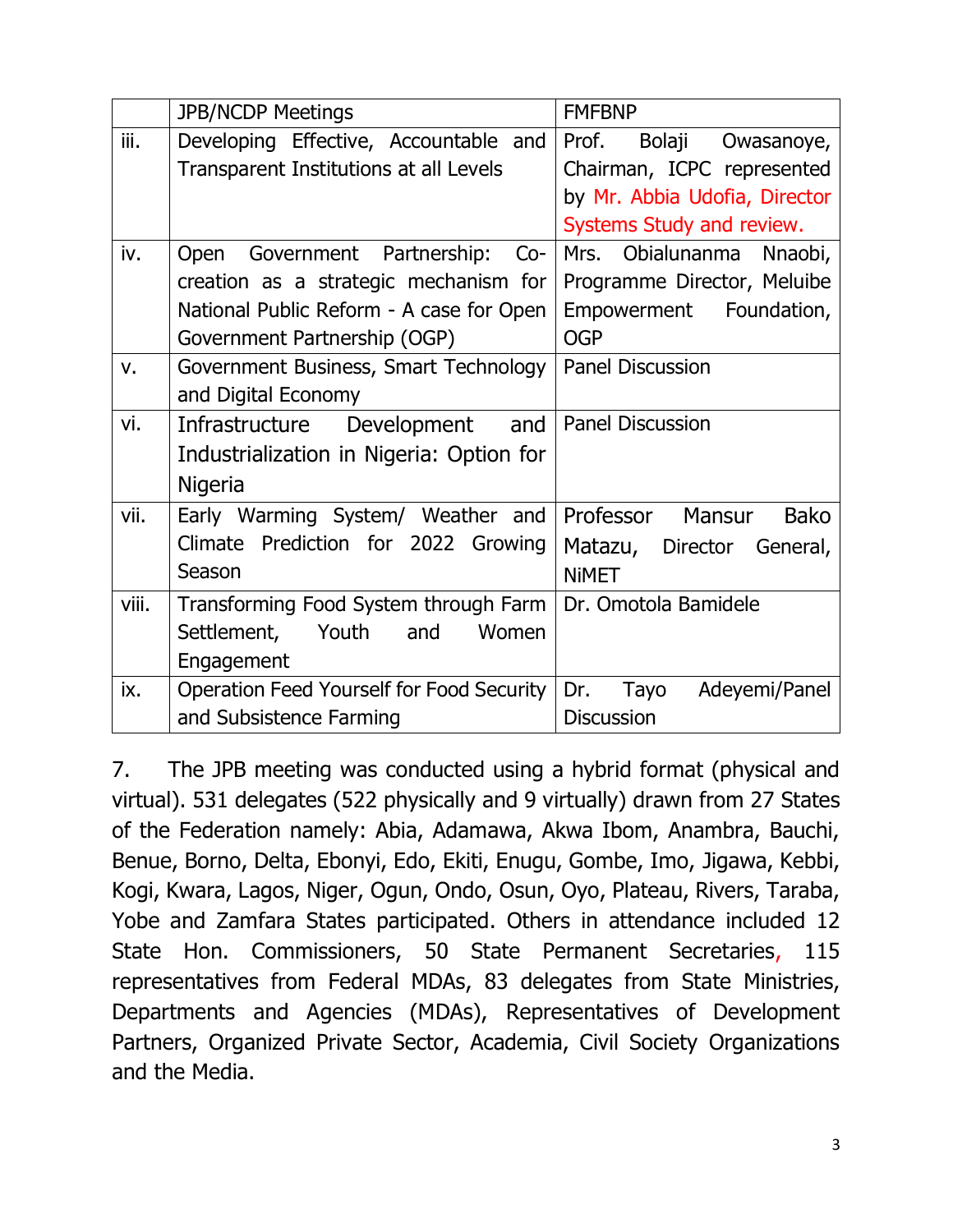8. Arising from the presentations, exhaustive discussions and deliberations, delegates unanimously agreed as follows:

 **Unlocking the Nigeria Economy through the National Development Plan (2021 - 2025): The Implementation Strategies**

i. Strong political will on the part of Key Actors at the highest level is strongly required to support the effective implementation of the National Development Plan (NDP);

ii. Sub-National Governments are encouraged to develop "State Development Plan" (SDPs) and properly aligned them with the NDP;

iii. The FGN should institutionalise a strong reward and sanction system to support the implementation of the Plan; and

iv. The FMFBNP should support the strengthening of M&E system at the Sub-National levels for effective delivery of SDPs.

■ Status Report on the Implementation of Key Resolutions of the **20th Edition of the JPB/NCDP Meetings**

i. Research into high yielding crops species is capital intensive and requires experts, and should be carried out by Research Institutes and not States ADPs;

ii. States should submit completed template on the status of implementation of the JPB/ NCDP meetings resolutions on/ before 3 months to the next JPB/NCDP meetings; and

iii. The FMFBNP to redesign the forwarded templates to the States' and ensure it speaks directly to the resolutions of the JPB/ NCDP meetings for adequate insertion of the requested inputs on/ before 3 months before the next JPB meeting

 **Open Government Partnership: Co-creation as a strategic mechanism for National Public Reform - A case for Open Government Partnership (OGP)**

i. The need for more training, orientation, sensitization, public awareness and adoption of OGP at the grassroot for a better society by both National and Sub-National Governments; and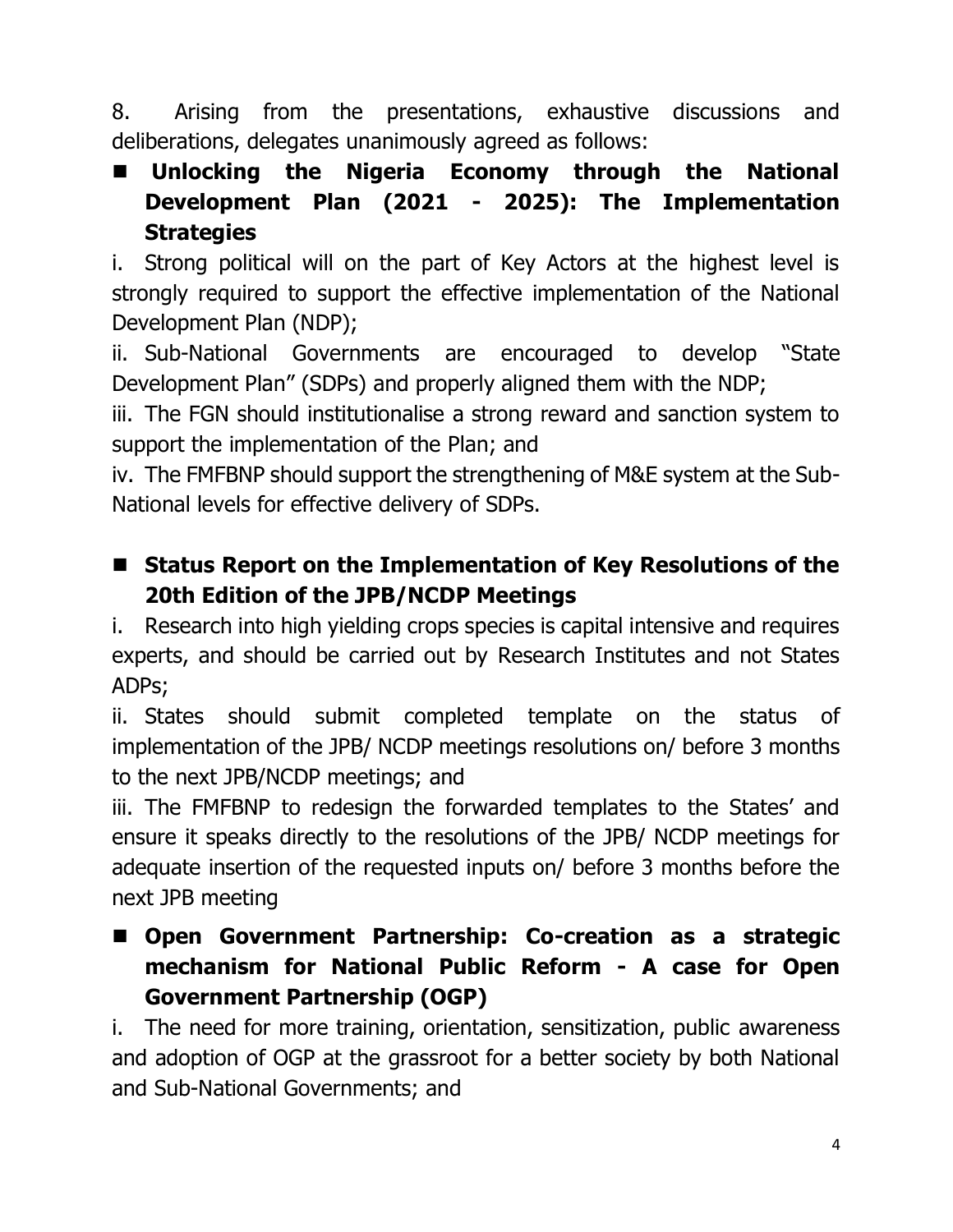ii. The OGP National Secretariat to assist the States in the implementation of OGP at the Sub-National levels.

# **Government Business, Smart Technology and Digital Economy**

i. Both National and Sub-National Governments should introduce Smart Technology and Digital Economy into government businesses; and

ii. The Sub-National Governments need to popularize the concept of digital economy

### **Infrastructure Development and Industrialization in Nigeria: Option for Nigeria**

- i. Federal and State Governments should collaborate with the Private Sector in the execution of key infrastructure projects;
- ii. National and Sub-National Governments are enjoined to provide the enabling environment for the Private Sector to be fully involved in infrastructure development; and
- iii. The Private Sector to establish a Community of Practice meeting with the aim to share ideas on financing infrastructural development projects in Nigeria.

## **Early Warming System/ Weather and Climate Prediction for 2022 Growing Season**

i. Federal Government should continue to strengthen human capacity to meet the requirements of the challenging climate change and advancement in technology;

ii. National and Sub-National Governments should mainstream Meteorological information into the planning and implementation of agricultural activities to manage the impact of weather-related risks;

iii. Federal and State Governments should collaborate with all relevant stakeholders on the utilization of NiMet predictions and services to minimize risks, reduce losses, improve livelihood and promote sustainable developments through food security;

iv. The Federal Ministry of Agriculture and Rural Development should ensure that NiMet products are cascaded down to State Ministries of Agriculture and other relevant Actors in the production of food and nutrition products;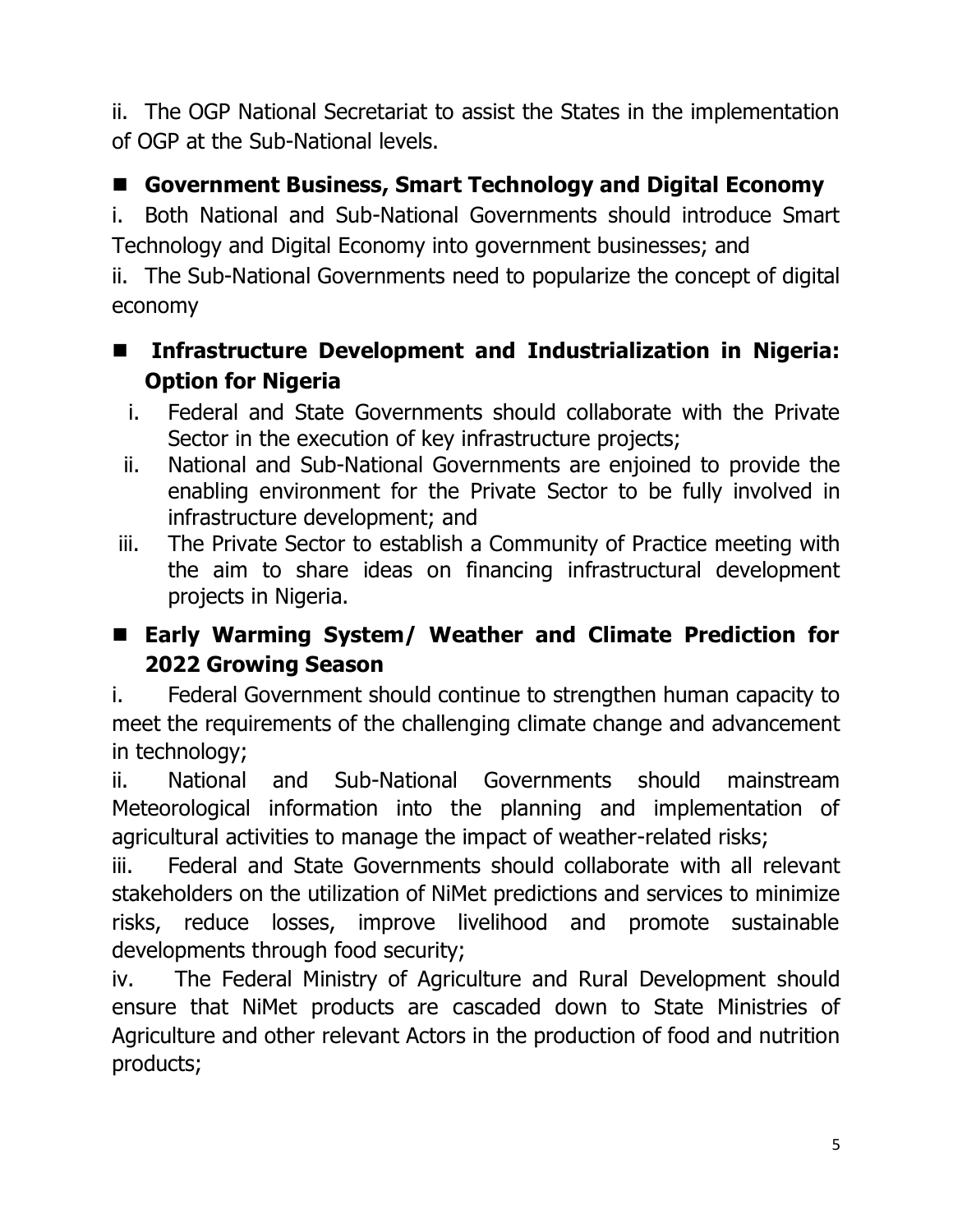v. NiMet should intensify collaborations with Telecommunication Service providers to widen their coverage and weather information dissemination; and

vi. The National Orientation Agency (NOA) should be involved in the dissemination of information to the general public.

# ■ Transforming Food System through Farm Settlement, Youth and **Women Engagement**

- i. Government at both National and Sub-National levels should encourage regional industrialization through allocation of resources and introduction of new farm implements to local farmers;
- ii. The reintroduction of farm settlements should be adopted in the 36 States of the Federation and FCT to create jobs, improve livelihood and reduce poverty;
- iii. Farm settlements should be made attractive and secured for youths and women willing to invest and engaged in farming activities at the Sub-National levels; and
- iv. Emphasis on the training of youths and women to enjoin human capacity freely
- **Operation Feed Yourself for Food Security and Subsistence Farming**
	- i. Need for adequate information and data for effective implementation of the Operation Feed Yourself intervention for sustainability of the programme;
- ii. Federal and Sub-National governments to support Commercial farming through the provision of appropriate farming inputs and equipment;
- iii. States Governments are encouraged to key into GAIN Programme to boost agricultural production to ensure food security;
- iv. States working with relevant stakeholders need to address the challenges of Human resources in the short, medium to long term to promote Operation Feed Yourself Programme;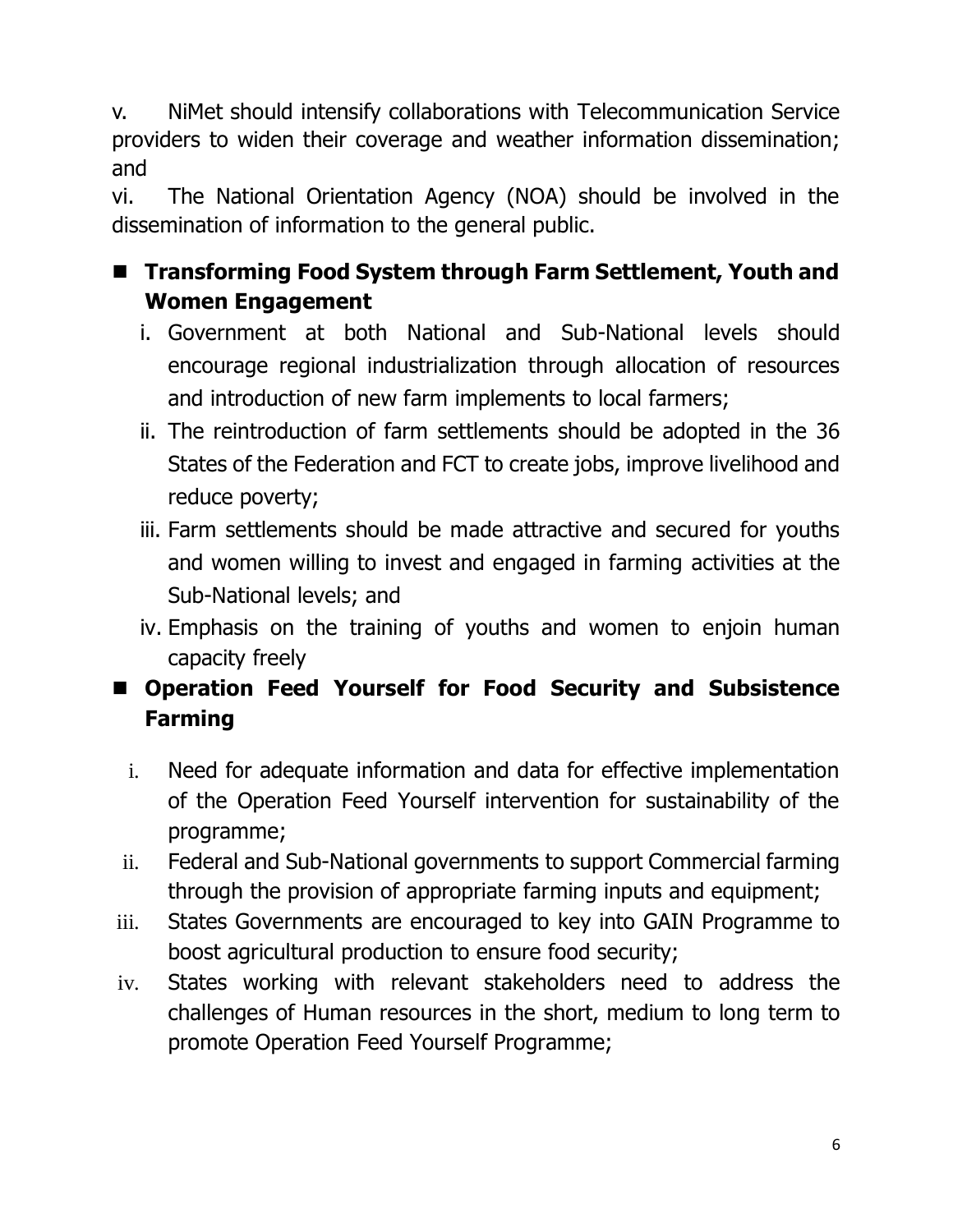- v. Power of volunteerism system among the youths need to be structured by the Sub-national government to provide incentives that will attract the youth to farming and agricultural value chain;
- vi. Pre-graduation training scheme that will enhance youth participation in agriculture and other relevant sectors should be included in the tertiary education curriculum;
- vii. Need for the States to support agriculture extension services to reach farmer in the rural areas on Operation Feed Yourself Programme;
- viii. Government should evolve strategies to address insecurity, farmerherder conflict that affect food production and food security; and
- ix. Farmers are encouraged to form cooperative societies to ensure easy access to credit facilities, farm inputs and other benefit to improve agricultural production at the Sub-National levels.

9. The motion for the adoption of the major conclusions of the 2-days Joint Planning Board meeting was moved by Mr. Efe E. Iserhienrich, Permanent Secretary, Ministry of Budget and Economic Planning and seconded by Mrs. Titilayo Cline, Permanent Secretary, Ministry of Budget & Economic Planning.

10. The delegates expressed appreciation and gratitude to the Federal Ministry of Finance, Budget and National Planning and the Ebonyi State Government, as well as, all the Honourable Commissioners, Permanent Secretaries and all other participants for the successful hosting of the 21<sup>st</sup> edition of the JPB meeting.

11. Delegates resolved to recommend the outcome of the Board's 2-Day meeting to the National Council on Development Planning (NCDP) for consideration and endorsement.

12. The  $22^{nd}$  edition of the JPB/NCDP meeting is expected to hold in Ado Ekiti, Ekiti State as volunteered by Engr. Odesanmi Olugbenga, Permanent Secretary, Ministry of Agriculture & Food Security with second option in